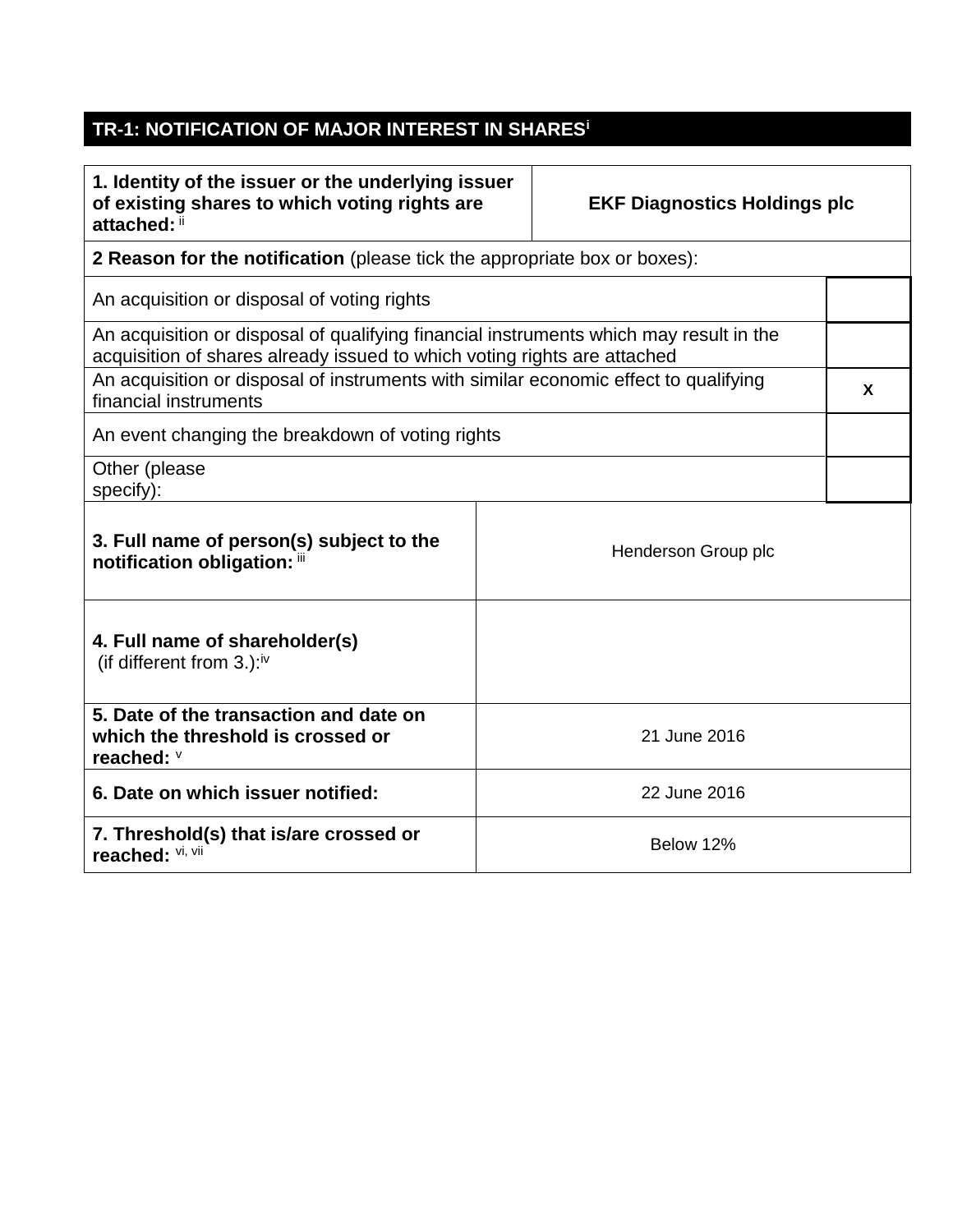| 8. Notified details:                         |                                                               |                               |                                                      |                            |              |                      |                 |
|----------------------------------------------|---------------------------------------------------------------|-------------------------------|------------------------------------------------------|----------------------------|--------------|----------------------|-----------------|
| A: Voting rights attached to shares Vill, ix |                                                               |                               |                                                      |                            |              |                      |                 |
| Class/type of<br>shares                      | <b>Situation previous</b><br>to the triggering<br>transaction |                               | Resulting situation after the triggering transaction |                            |              |                      |                 |
| if possible using<br>the ISIN CODE           | <b>Number</b><br>οf<br><b>Shares</b>                          | <b>Number</b><br>οf<br>Voting | <b>Number</b><br>οf<br>shares                        | Number of voting<br>rights |              | % of voting rights x |                 |
|                                              |                                                               | <b>Rights</b>                 | <b>Direct</b>                                        | Direct <sup>xi</sup>       | Indirect xii | <b>Direct</b>        | <b>Indirect</b> |
| Ordinary                                     | 53,698,939                                                    | 53,698,939                    |                                                      |                            | 53,698,939   |                      | 11.56%          |
| GB0031509804                                 |                                                               |                               |                                                      |                            |              |                      |                 |

| <b>B: Qualifying Financial Instruments</b>           |                                |                                           |                                                                                                           |                       |
|------------------------------------------------------|--------------------------------|-------------------------------------------|-----------------------------------------------------------------------------------------------------------|-----------------------|
| Resulting situation after the triggering transaction |                                |                                           |                                                                                                           |                       |
| <b>Type of financial</b><br>instrument               | <b>Expiration</b><br>date xiii | Exercise/<br><b>Conversion Period Xiv</b> | <b>Number of voting</b><br>rights that may be<br>acquired if the<br>instrument is<br>exercised/converted. | % of voting<br>rights |
|                                                      |                                |                                           |                                                                                                           |                       |

**C: Financial Instruments with similar economic effect to Qualifying Financial Instruments**  xv, xvi

**Resulting situation after the triggering transaction**

| <b>Type of financial</b><br>instrument | <b>Exercise</b><br>price | <b>Expiration</b><br>date xvii | Exercise/<br><b>Conversion</b><br>period xviii | <b>Number of voting rights</b><br>instrument refers to | % of voting rights xix,<br>XX |              |
|----------------------------------------|--------------------------|--------------------------------|------------------------------------------------|--------------------------------------------------------|-------------------------------|--------------|
|                                        |                          |                                |                                                |                                                        | <b>Nominal</b>                | <b>Delta</b> |
|                                        |                          |                                |                                                |                                                        |                               |              |

| Total (A+B+C)                  |                             |  |  |
|--------------------------------|-----------------------------|--|--|
| <b>Number of voting rights</b> | Percentage of voting rights |  |  |
| 53,698,939                     | 11.56%                      |  |  |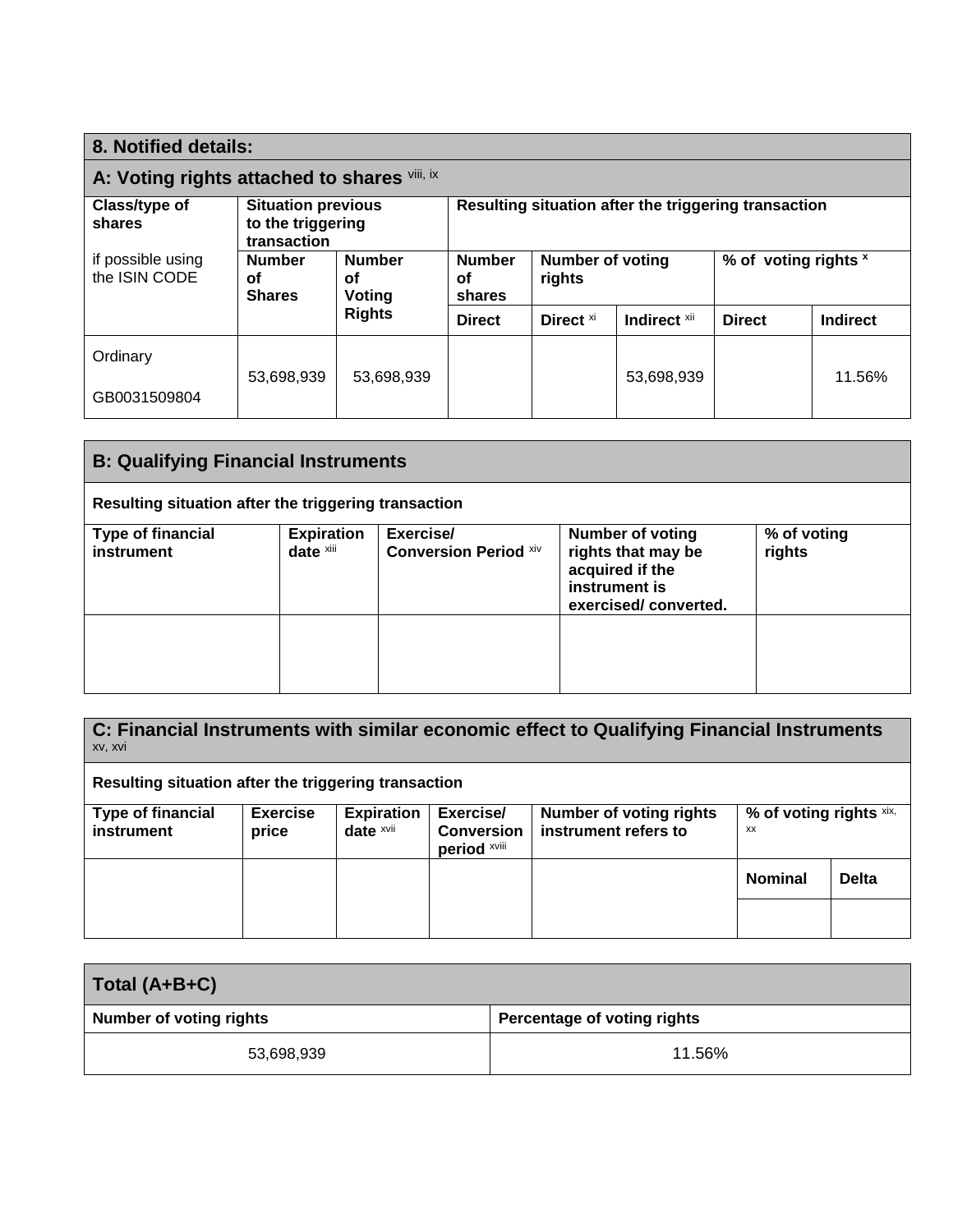**9. Chain of controlled undertakings through which the voting rights and/or the** financial instruments are effectively held, if applicable: xxi

See Appendix 1 below.

| <b>Proxy Voting:</b>                                                |  |
|---------------------------------------------------------------------|--|
| 10. Name of the proxy holder:                                       |  |
| 11. Number of voting rights proxy holder will cease<br>to hold:     |  |
| 12. Date on which proxy holder will cease to hold<br>voting rights: |  |

| 13. Additional information:   | This disclosure has been calculated using total<br>voting rights of 464,262,781. |  |  |
|-------------------------------|----------------------------------------------------------------------------------|--|--|
| 14. Contact name:             | Scott Dickenson                                                                  |  |  |
| 15. Contact telephone number: | 020 7818 4184                                                                    |  |  |

**Annex 1: Information in relation to the person subject to the notification obligation** (please tick the applicable box)**:**

**[ ] Person subject to the notification obligation is not controlled by any natural person or legal entity and does not control any other undertaking(s) holding directly or indirectly an interest in the (underlying) issuer.**xiii

**[X] Full chain of controlled undertakings through which the voting rights and/or the financial instruments are effectively held starting with the ultimate controlling natural person or legal entity**xiv**:**